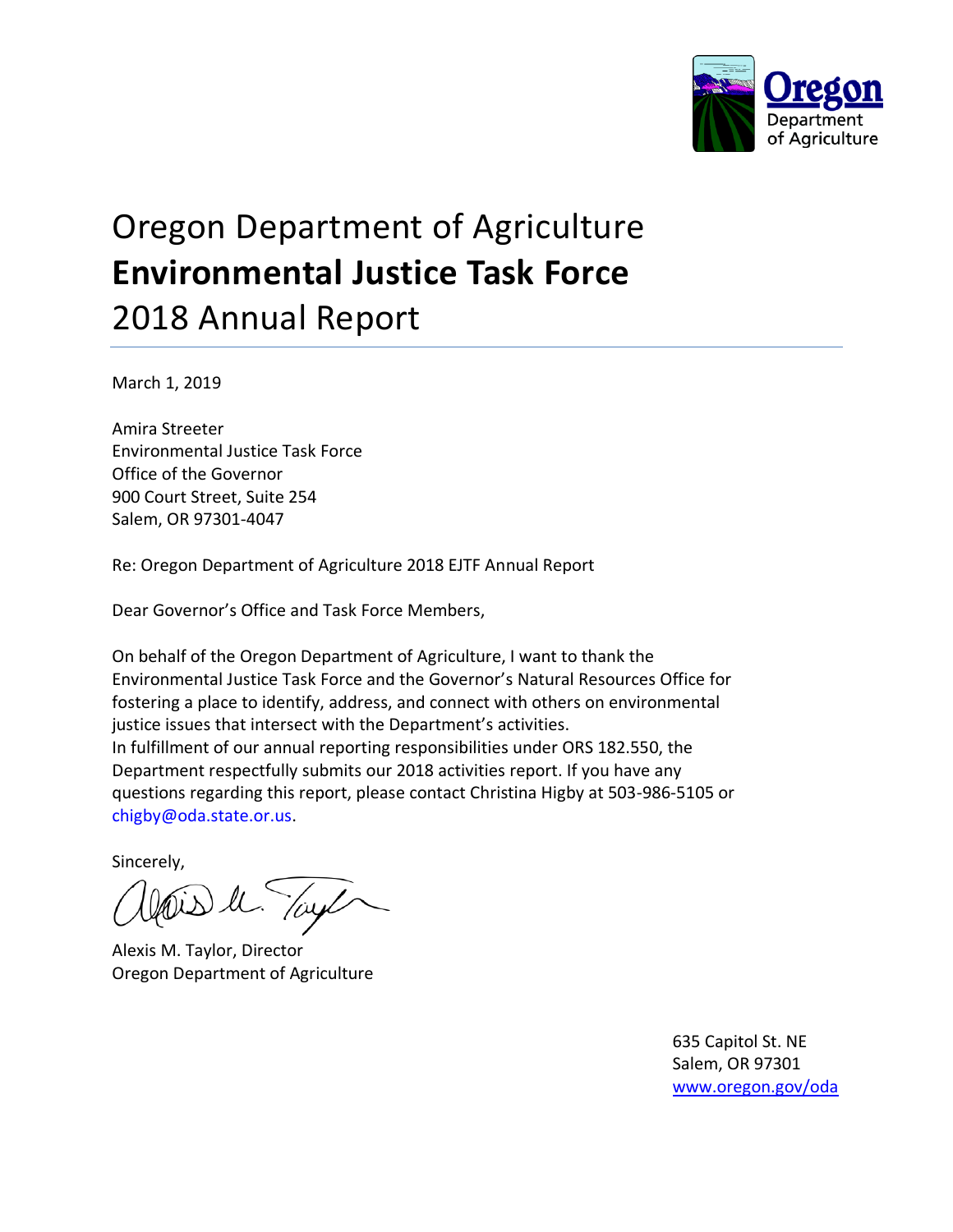Oregon Revised Statute 182.550 requires natural resource agencies to submit an annual report to the Environmental Justice Task Force (EJTF) and to the Office of the Governor on the results of the agencies' efforts to: (1) Address environmental justice issues; (2) Increase public participation of individuals and communities affected by agencies' decisions; (3) Determine the effect of the agencies' decisions on traditionally underrepresented communities; and (4) Improve plans to further the progress of environmental justice in Oregon.

The Oregon Department of Agriculture (ODA or Agency) is committed to addressing environmental justice issues and promoting public participation efforts related to the agency. ODA has policies and procedures in place to ensure it meets these efforts and supports progress on environmental justice. The following 2018 activities represent the agency's commitment to that effort:

ODA rolled out the first edition of its five-year Strategic Plan (2018-2023) in July 2018. The Strategic Plan lays out the objectives and tools needed to serve the changing needs of Oregon's diverse agricultural and food sectors. The agency's core values described in the Strategic Plan include a commitment to diversity and inclusion. Oregon, and Oregon agriculture in particular, is highly diverse, ranging from large to small, rural to urban, experienced to new producers, located in a wide range of geography and operated by people of many backgrounds, histories, cultures, and interests. Outreach efforts in 2018 to increase representation of Oregon's diversity in agriculture has positively impacted participation in our Boards and Commissions. Over the past few months, ODA programs have identified short-term, measurable strategies to implement the strategic plan, and will continue to do so over the next year. The strategic plan is available at [https://oda.direct/StrategicPlan.](https://oda.direct/StrategicPlan)

ODA has committed a Citizen Advocate and Liaison position to serve as the agency representative to the EJTF. ODA actively participates in the EJTF meetings to report agency related environmental justice (EJ) activities and inform the agency of EJ issues. In 2018, ODA created an EJ webpage that serves as a resource for interested parties and can be found at [https://oda.direct/EnvironmentalJustice.](https://oda.direct/EnvironmentalJustice) The Citizen Advocate serves on the planning committee for Oregon's annual Diversity and Inclusion Conference which provides relative training and education to state employees. Additionally, the Citizen Advocate regularly attends the Governor's Diversity & Inclusion/Affirmative Action bi-monthly meetings and was an integral part in updating the agency's Affirmative Action Plan.

ODA has a designated Tribal Liaison. The role of this position is to inform and, when appropriate, consult with Oregon's nine (9) federally recognized tribes on ODA's activities. In September 2018, ODA's Citizen Advocate was assigned the Tribal Liaison duties. ODA staff are regularly provided with trainings and information to assist in improving good working relationships with tribal nations in Oregon. ODA's website has a dedicated Oregon Tribes webpage that provides resources and contact information for interested parties. Multiple ODA staff from all program areas work with tribal nations on a wide-range of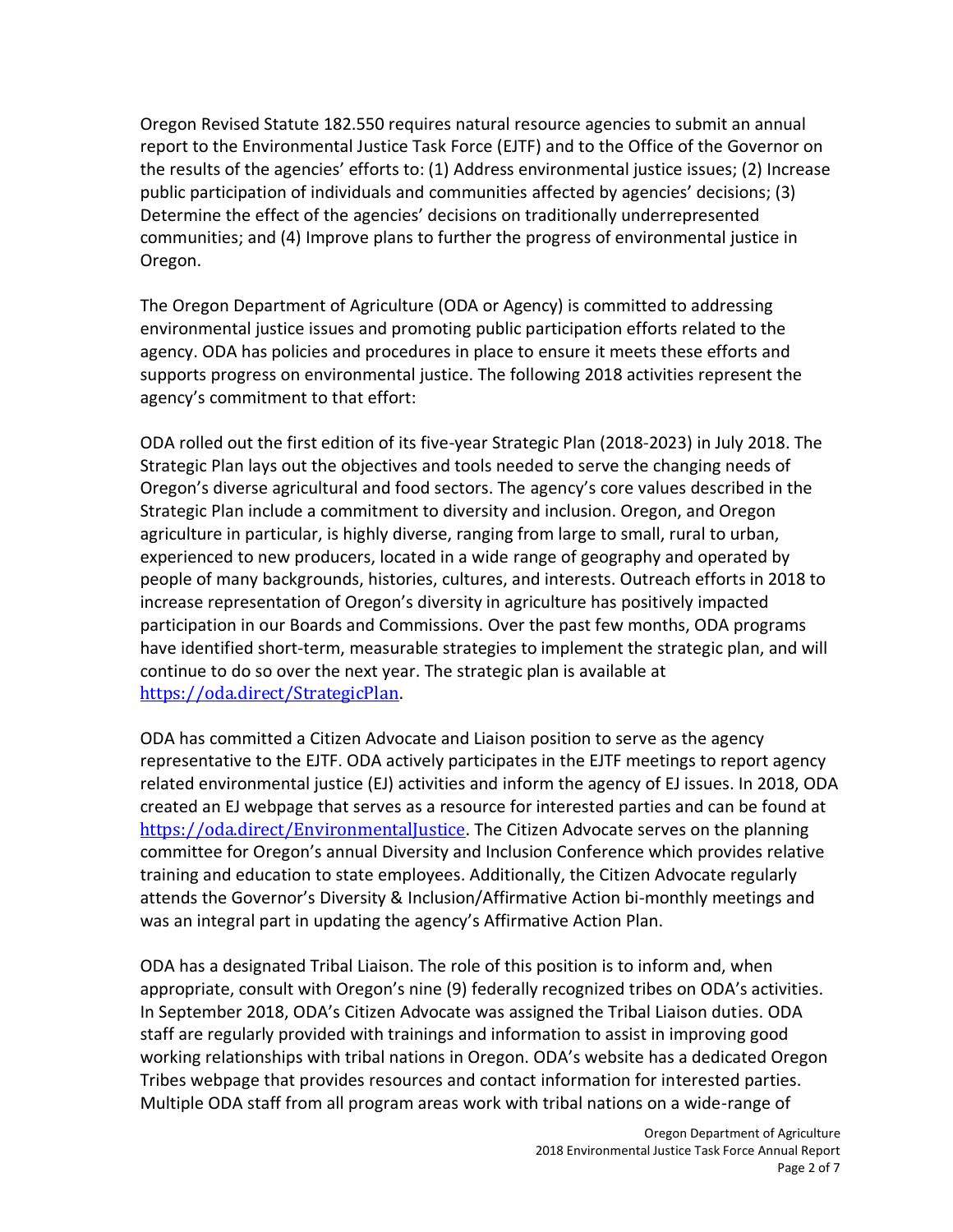topics throughout the year. Some of these activities are captured in this report, however to see a full report of ODA's annual government-to-government activities please visit ODA's Oregon Tribes webpage at [hhttps://oda.direct/Tribes.](https://www.oregon.gov/ODA/agriculture/Pages/Tribes.aspx)

ODA directly supports and administers programs that benefit EJ communities. Among these programs is the Farm to School Program, which leverages public and private resources to bring more Oregon grown and processed foods to school children. ODA partners with the Department of Education's Farm to School Education Grants to deliver food, agriculture and nutrition to Oregon schoolchildren. In 2018, twenty-two (22) organizations were awarded education funds including Soil and Water Conservation Districts, environmental service organizations, school districts, and agriculture groups.

Although the FoodCorps, which is a national service program, is no longer hosted by ODA, the Agency continues to serve as a state advisor to FoodCorps Oregon. There are ten (10) FoodCorps service members serving nine (9) communities in Oregon. Service members work in low income and under-resourced schools teaching kids where their food comes from, how to grow it, and how to make healthy choices every day through school garden, environmental and nutrition education. ODA also participates in the Oregon Hunger Task Force which was established to end hunger before it begins by addressing root causes.

The Farm Direct Nutrition Program (FDNP), is jointly administered by the Oregon Health Authority (OHA) and ODA to provide eligible, low-income seniors and WIC (Women, Infants and Children Special Supplemental Nutrition Program) families with assistance to purchase fresh, locally grown fruits, vegetables and cut herbs from authorized farmers selling directly to consumers. This provides an additional source of nutritious food and education on selecting and preparing fresh produce to qualifying recipients while supporting local farm stands and farmers' markets.

ODA staff volunteer their personal time to assist in repackaging food at a local foodbank. In 2018, a total of 167 volunteers spent 336 hours to repackage 27,152 pounds of food to feed those in need at the Marion Polk Food Share location. Additionally, ODA participates in the Governor's State Employee Food Drive, an annual event that collects non-perishable food items and monetary support that goes to help those in need in our state. In 2018, ODA employees donated 358 pounds of food and contributed \$5,536 to help support those in need.

ODA also has regulatory and consumer protection-related programs that may intersect with EJ communities:

The Weights and Measures Program (WMP) provides consumer protection, fair competition among businesses, and facilitates interstate commerce and international trade by assuring the accuracy of all licensed commercial weighing and measuring devices in Oregon. The WMP inspects approximately 60,000 devices in approximately 12,800 businesses each year which are used to weigh or measure an estimated \$107 billion of goods and products in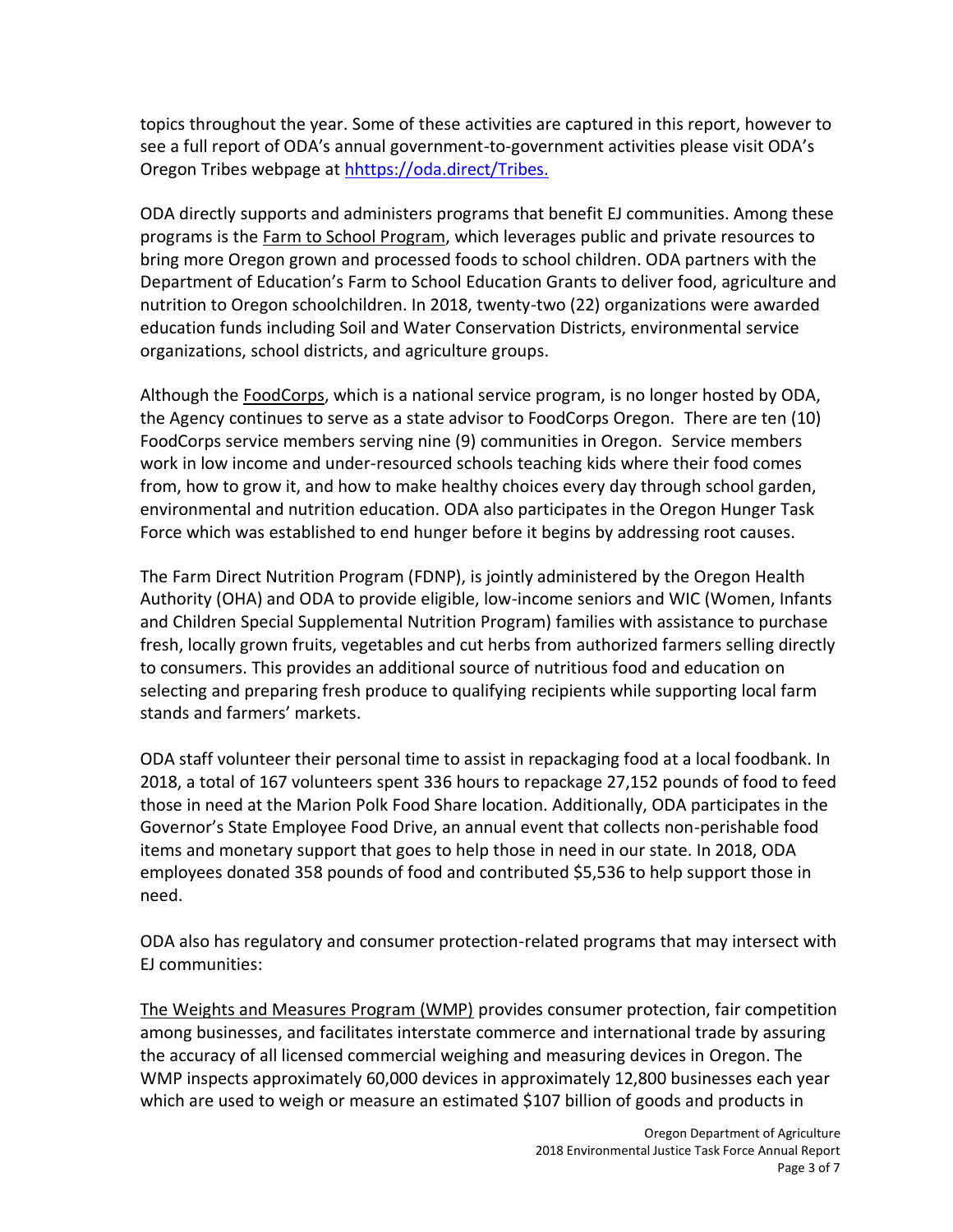Oregon. This program also maintains custody of Oregon's mass and volumetric standards for measurement, which are used to provide precision calibration and traceability for Oregon's commercial weighing system. Calibration services are provided to over 141 private businesses annually in order to help strengthen Oregon industry's competitiveness.

The Motor Fuel Quality Program (MFQP) provides consumer protection by ensuring that the estimated 2.1 billion gallons of motor vehicle gasoline and diesel fuel sold in Oregon each year meet national standards for quality and comply with Oregon's Renewable Fuel Standard (10% ethanol in gasoline and 5% biodiesel in diesel fuel). Annually, inspectors screen approximately 3,600 samples of gasoline for octane levels, inspect 5,500 fuel storage tanks for excessive water and other contaminants, and pull approximately 120 official fuel samples that are tested at a private lab for state and national specification compliance.

The Insect Pest Prevention & Management (IPPM) Program works to protect Oregon's agriculture, horticulture, natural resources, and quality of life from invasive insect pests. In 2018, IPPM continued its' second year of the multi-year eradication program to combat the destructive Japanese Beetle (JB) found in Washington County. When the expansion of the treatment area was identified, outreach and education efforts were made to notify all households affected. From January to March, IPPM staff worked hard to inform residents and businesses in the treatment area about the importance of protecting Oregon from JB, as well as gather consent from residents to allow IPPM to treat the properties. To inform residents about the project, letters were mailed, notices were posted on doors, and articles were included in homeowner's association and industry newsletters. In addition, three open house events were held in collaboration with partner agencies and stakeholders in the area to provide residents and opportunity to learn about the project, ask questions, and have conversations about their concerns. Approximately 5,800 properties, 5 schools, 4 large parks, 2 shopping centers, and 1 golf course were treated, totaling 2,000 acres. Additional information about 2018 activities can be found in ODA's Plant Program's annual report can be found at [https://oda.direct/PlantAnnualReport.](https://oda.direct/PlantAnnualReport)

The Food Safety Program ensures food is safe for consumption and works with food establishments to prevent foodborne illness, which can be a particular concern in lowincome and other EJ communities. Several studies [\(https://consumerfed.org/pdfs/Child-](https://consumerfed.org/pdfs/Child-Poverty-Report.pdf)[Poverty-Report.pdf;](https://consumerfed.org/pdfs/Child-Poverty-Report.pdf)<https://www.ncbi.nlm.nih.gov/pmc/articles/PMC3774461/> ) have documented higher rates of foodborne illness; higher bacterial numbers in several food products; and an increase in food safety violations in high-poverty areas in the United States, underscoring the importance of regular food safety inspections in EJ communities to protect the public. The Food Safety Program remains committed to support its clients' diversity. In 2018, the Dairy Program translated the milk pasteurizer exam into Spanish and plans to translate other exams and study materials in the future. Additionally, a member from the Columbia River Inter-Tribal Fish Commission joined the Food Safety Advisory Committee.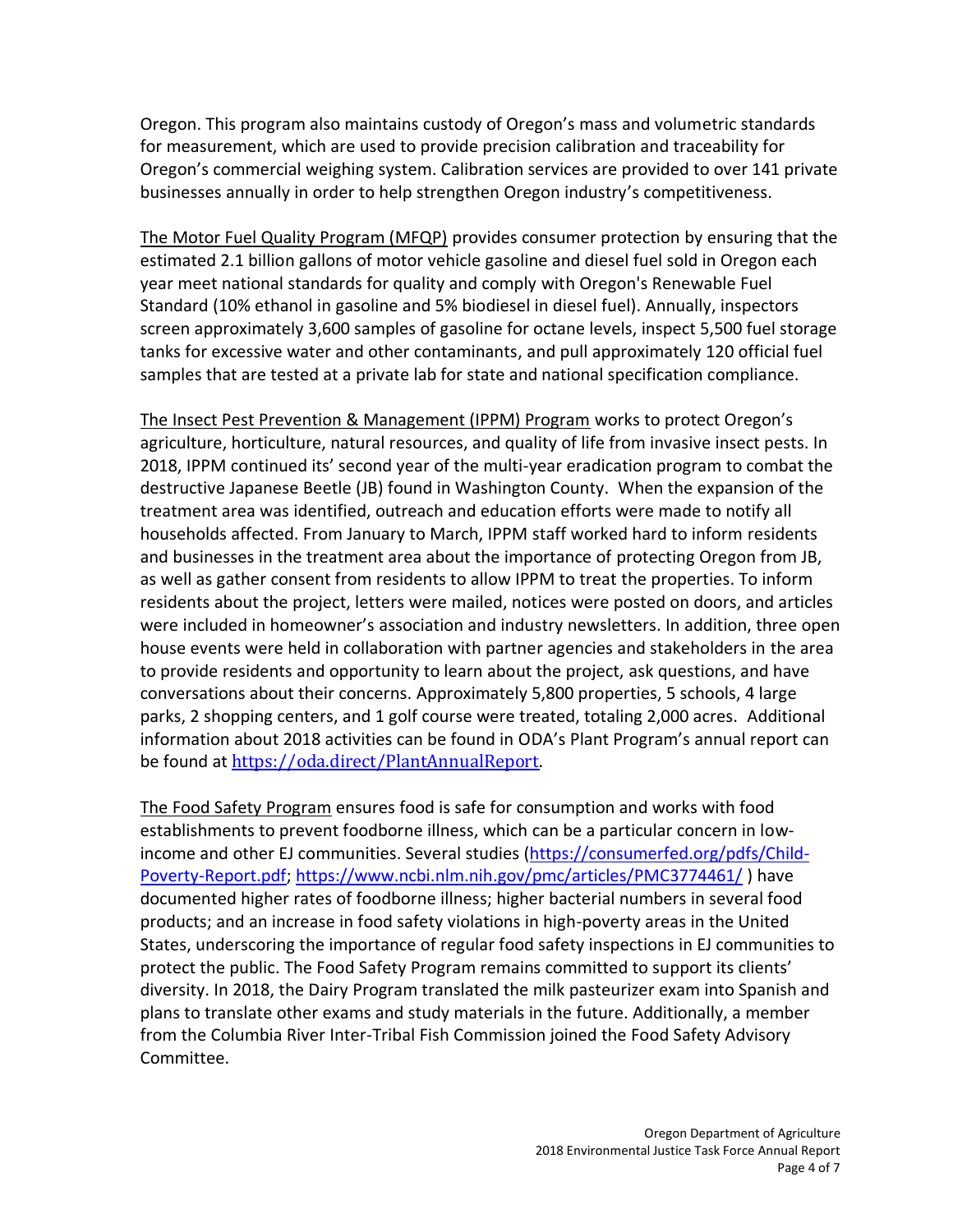On December 15, 2018 ODA deployed a team of 22 personnel to California following a request from California Office of Emergency Services to assist in the disaster recovery effort for the Camp Fire in Butte County California. ODA partnered with Washington, Josephine, and Jackson Counties as well as Oregon Humane Society, Rouge Valley Humane Society, Oregon State University College of Veterinary Medicine and the Oregon Veterinary Emergency Response Team to put together a veterinary and shelter management team for the care of the animals impacted by the fire. The team was deployed to the primary animal shelter that housed around 500 animals. They led the shelter's transition from and emergency operations to a long-term animal care focus. The Oregon team brought back a wealth of experience to share within Oregon at both the state and local levels to improve our state's readiness for animal related disasters.

Additionally, ongoing Food Safety Program activities that particularly benefit EJ communities include the following.

- ODA Food Safety Inspectors check expiration dates on certain products, including baby formula, during inspections to ensure they are not beyond the expiration date.
- The Food Safety program tracks the number of businesses whose preferred language is other than English. There are approximately 80 businesses where the operator prefers Spanish, Chinese, Vietnamese, Thai, Burmese, Korean, or Russian. Many ODA food safety inspectors speak multiple languages, and inspectors provide educational assistance to all the firms they inspect to help them understand and meet food safety requirements.
- Some smaller convenience stores and markets, including those who serve EJ communities, may need extra assistance in proper food handling and storage, including keeping foods out of the temperature danger zone, handling and preparing food safely, and purchasing food from approved (licensed) sources. ODA provides this extra assistance when needed, with a focus on educating store managers and employees on strategies to comply with Oregon's food regulations.
- ODA commonly provides food recall information in several languages and tries to provide the information in a way that reaches affected businesses and consumers.

The Animal Health Program tracks livestock movement in and out of the state, establishes disease testing and vaccination requirements for interstate movement, conducts outreach and education about livestock disease prevention, and investigates reports of certain livestock diseases. Outreach and education materials are available in multiple languages. The program has especially focused on poultry producers, ranging from backyard poultry to large-scale poultry operations, providing information on how to prevent avian influenza and other serious avian diseases.

The Livestock Identification Program works to deny a market for stolen livestock through registration of brands and brand inspections. The programs brand application has been translated into Spanish, and the program communicates with customers who are more comfortable receiving written correspondences in Spanish.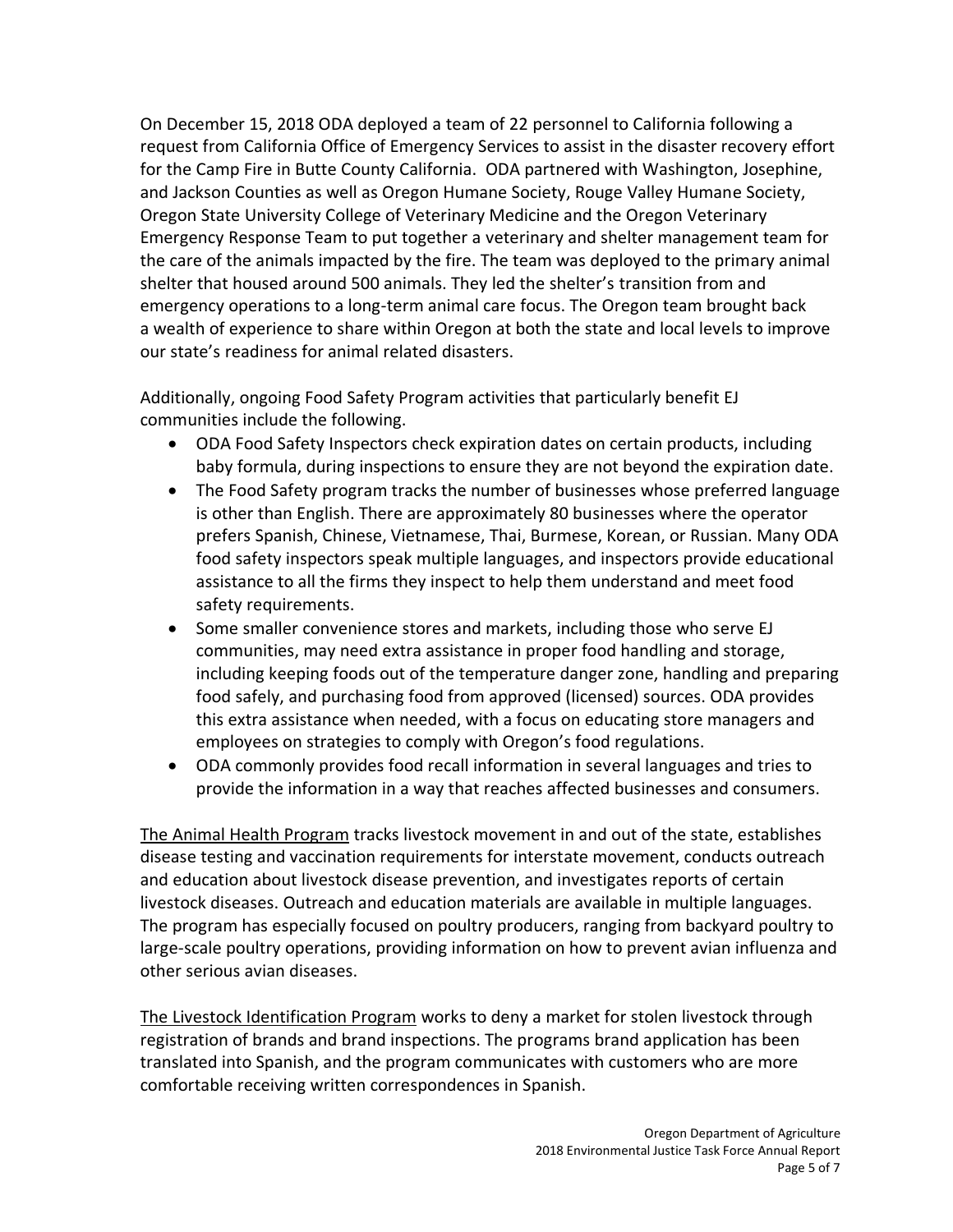The Natural Resource Program Areas aim to conserve, protect, and develop natural resources on public and private lands in order to ensure that agriculture will continue to be productive and economically viable in Oregon. Natural Resources Programs work to do the following: address water quality and natural resource conservation on agricultural lands; protect Oregon's environment and public health by ensuring the proper and legal sale, use, and distribution of pesticide products; and assist local soil and water conservation districts as they help landowners properly manage Oregon's natural resources. During a Natural Resources all staff meeting held in January, Michael Karnosh, Ceded Lands Program Manager with the Confederated Tribes of Grand Ronde gave a presentation, "Consultation on Tribal Lands: History, Perspectives and Practices."

The Confined Animal Feeding Operation (CAFO) Program is operated in conjunction with the Oregon Department of Environmental Quality (DEQ) under a Memorandum of Understanding and overseen by EPA. The program issue permits to qualifying CAFOs and provides inspection oversight to protect Oregon's water quality by preventing animal wastes from entering surface and ground water. The CAFO program has incorporated EJ outreach activities to the CAFO Notice and Public Participation checklist for use in all of its noticing activities. Additionally, the CAFO National Pollutant Discharge Elimination System (NPDES) Permit and public notice documents also have been translated into Spanish and are available online. The CAFO program also has native Spanish speaking staff to assist permittees and the public. In 2018, the CAFO Program Manager, Tribal Liaison, and Citizen Advocate provided regular updates to one of Oregon's federally recognized Tribes regarding a permitted CAFO with significant compliance concerns in their region of interest, and the Citizen Advocate and Liaison also provided regular updates to the EJTF regarding this operation.

The Smoke Management Program administers the rules for field burning in the Willamette Valley to reduce smoke impacts to populated areas in the interest of public health and welfare. Based upon the "Summary of the 2018 Field-Burning Season" document, there were a total of 15 days when burning was conducted during the 2018 season; four of the 15 days resulted in light impacts to municipalities. Nephelometers, which measure particulate in the air, are located in Carus, Detroit, Eugene, Lyons, Mill City, Portland, Salem, Silverton, Springfield, and Sweet Home. Lyons experienced four hours of light impact over three days. Mill City experienced four hours of light impact over three days. A total of 89 complaints were received for the season. During the 2018 season, there were several wildfires burning in the Pacific Northwest and California that impacted air quality in many populated areas throughout the state. The full report can be accessed at [https://oda.direct/FieldBurningSummary2017.](https://oda.direct/FieldBurningSummary2017)

Agricultural Water Quality Program staff have been working with multiple partners, including the Klamath Tribe, to address water quality concerns from agricultural activities adjacent to Klamath Lake. The Klamath Tribe has been participating as part of a technical team to evaluate water quality data around the lake to develop projects with local landowners. ODA staff met with the Klamath Tribe to discuss concerns regarding agriculture